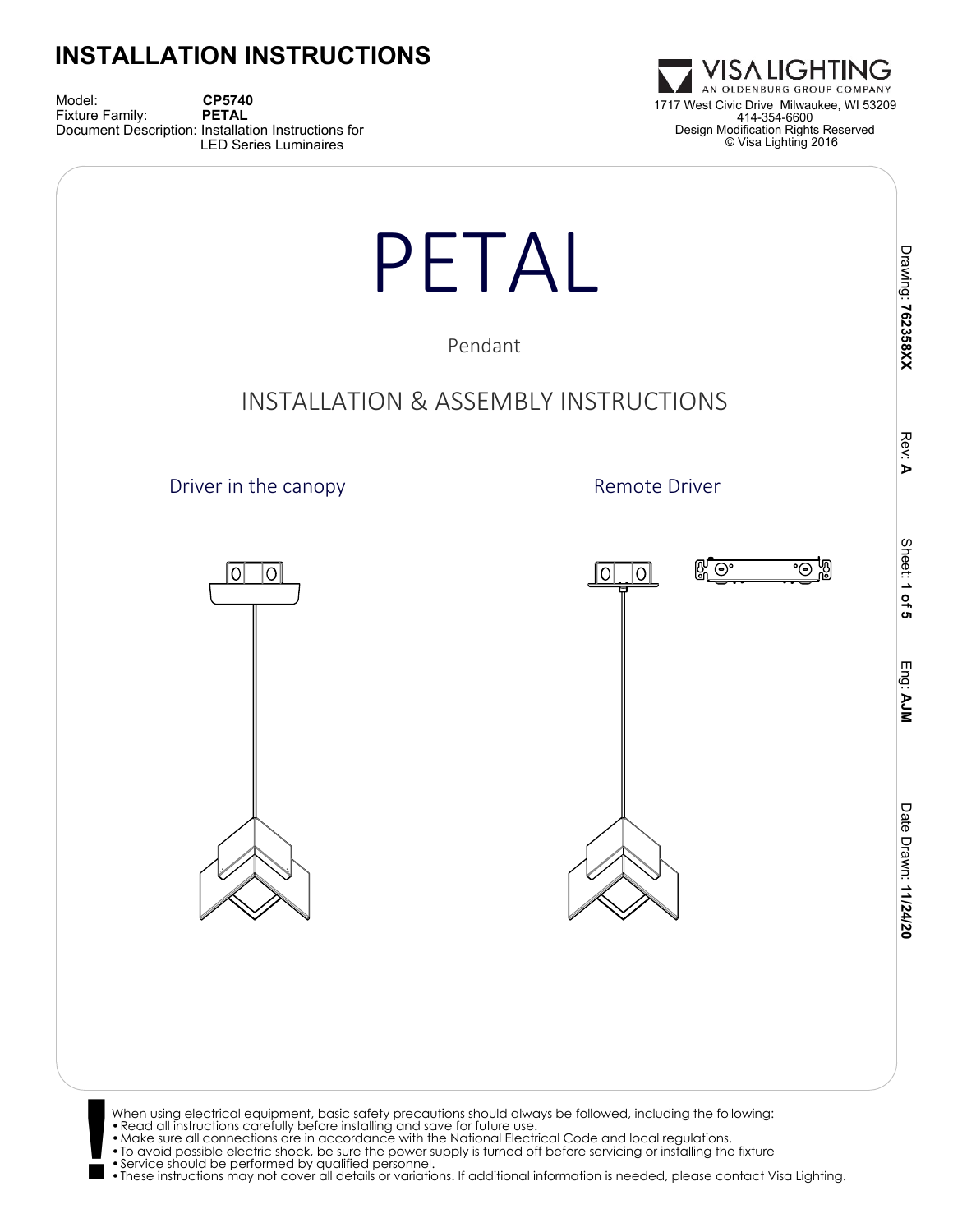Model: **CP5740**<br>Fixture Family: **CPETAL** Document Description: Installation Instructions for LED Series Luminaires

OLDENBURG GROUP 1717 West Civic Drive Milwaukee, WI 53209 414-354-6600 Design Modification Rights Reserved © Visa Lighting 2016



PETAL Pendant

When using electrical equipment, basic safety precautions should always be followed, including the following:

<sup>•</sup>Read all instructions carefully before installing and save for future use.

**<sup>!</sup>** •Make sure all connections are in accordance with the National Electrical Code and local regulations. •To avoid possible electric shock, be sure the power supply is turned off before servicing or installing the fixture

<sup>•</sup>Service should be performed by qualified personnel.

<sup>•</sup>These instructions may not cover all details or variations. If additional information is needed, please contact Visa Lighting.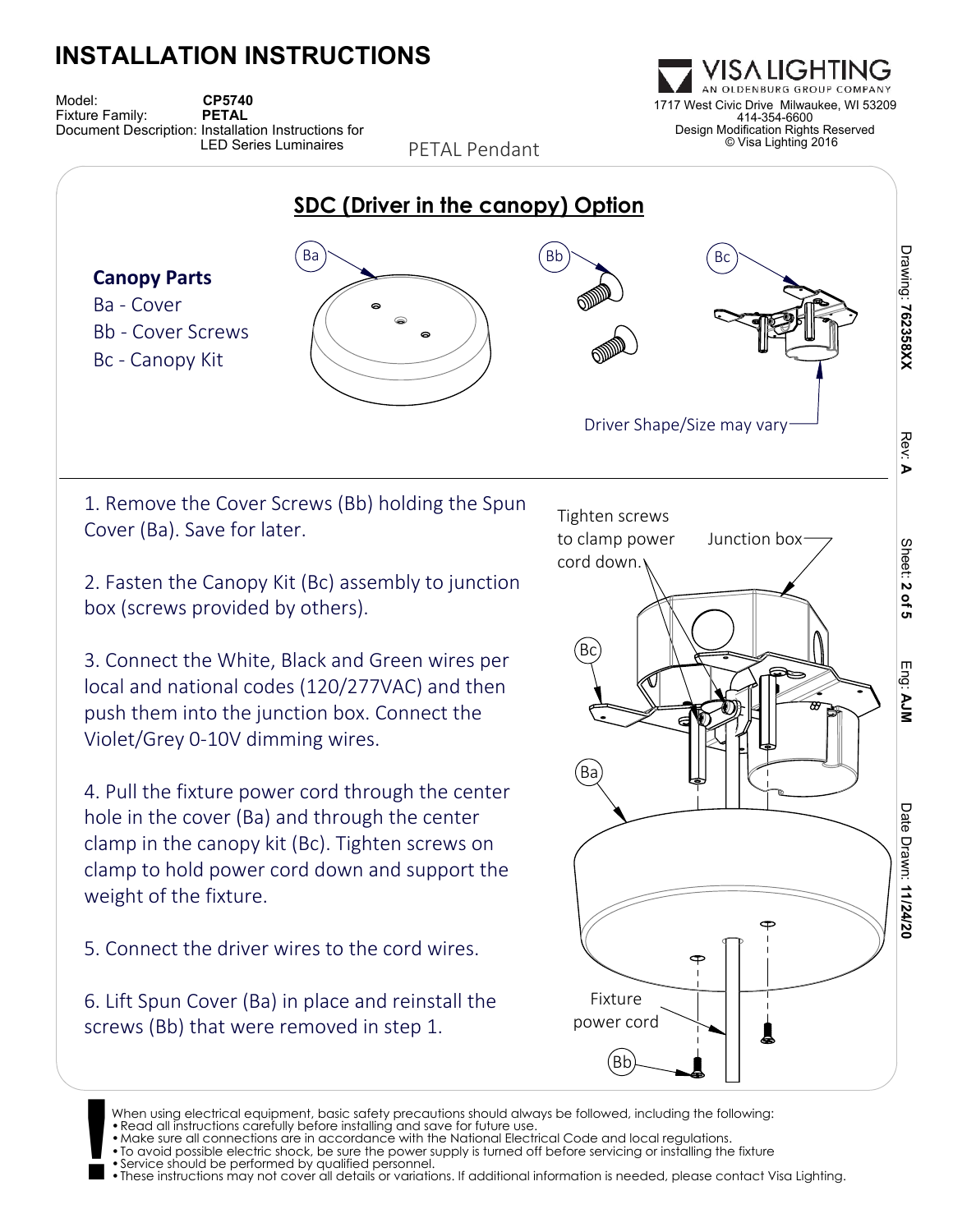Model: **CP5740**<br>Fixture Family: **CPETAL** Document Description: Installation Instructions for LED Series Luminaires

VISA LIGHTING AN OLDENBURG GROUP COMPANY 1717 West Civic Drive Milwaukee, WI 53209 414-354-6600 Design Modification Rights Reserved © Visa Lighting 2016

#### **RMD (Remote Mounted Driver) Option- Fixture Mounting:**

- 1. Fasten universal mounting plate to junction box with the junction box mounting screws (by others).
- 2. Adjust the height of the fixture by tightening the set screw on the side of the strain relief.
- 3. Ensure that an Overhand Knot is above the strain relief to prevent catastrophic failures.
- 4. Make all wire connections per local and national codes.
- 5. Lift Canopy in place and secure with canopy screws.



### **RMD (Remote Mounted Driver) Option- Driver box mounting:**

Components may vary depending on options ordered.

- 1. Remove cover by removing the cover screw.
- 2. Mount remote box in an accessible area per local and national codes, use fasteners appropriate for the mounting surface (not included).
- 3. Make all wire connections per local and national codes.



**!** When using electrical equipment, basic safety precautions should always be followed, including the following:<br>• Read all instructions carefully before installing and save for future use.<br>• Make sure all connections are in

- 
- •To avoid possible electric shock, be sure the power supply is turned off before servicing or installing the fixture •Service should be performed by qualified personnel.
- 

•These instructions may not cover all details or variations. If additional information is needed, please contact Visa Lighting.

 **AJM**

Date Drawn:

Date Drawn: 11/24/20

 **11/24/20**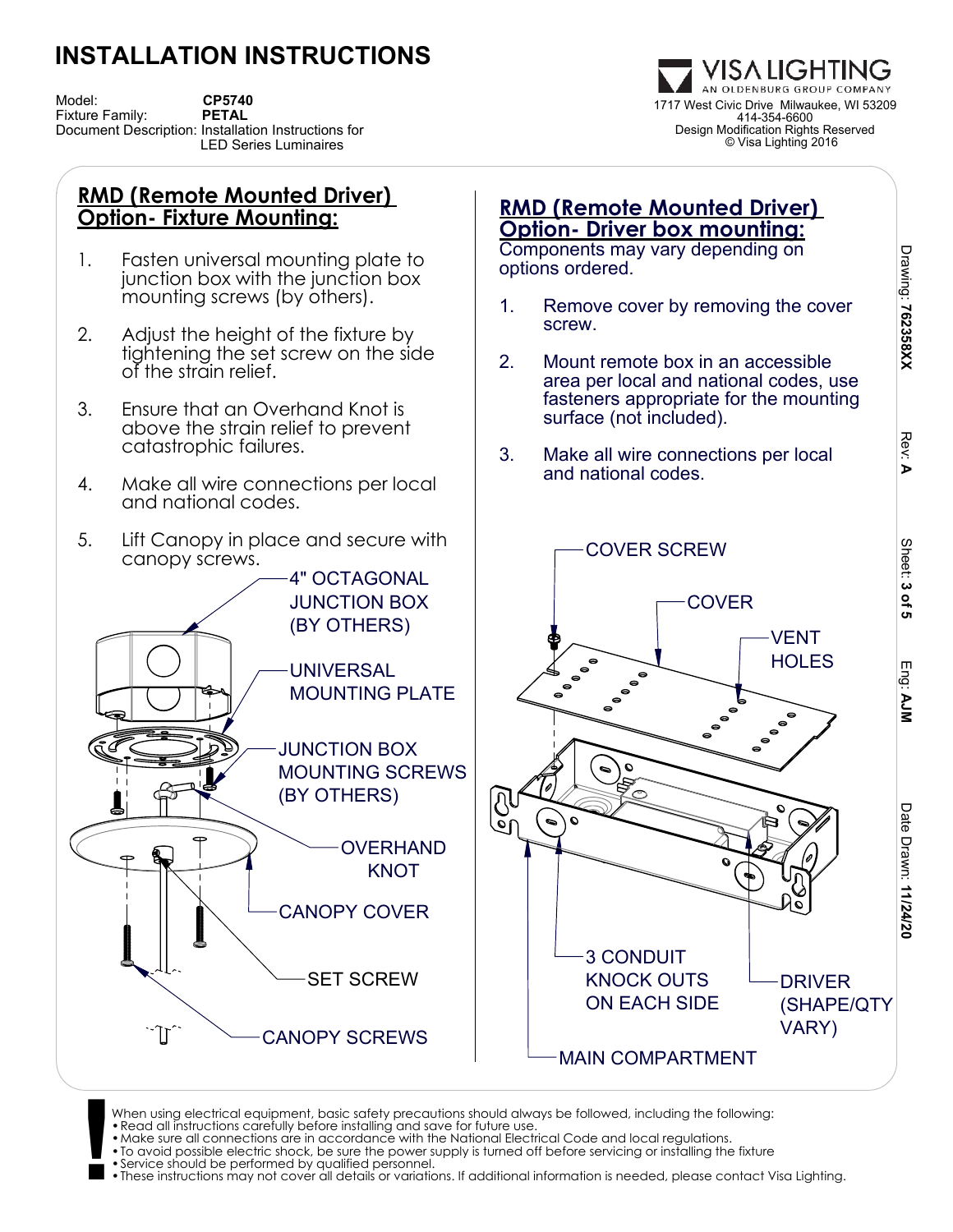Model: **CP5740**<br>Fixture Family: **PETAL** Document Description: Installation Instructions for LED Series Luminaires



When using electrical equipment, basic safety precautions should always be followed, including the following:<br>• Read all instructions carefully before installing and save for future use.<br>• Make sure all connections are in

- 
- 
- 
- 
- •These instructions may not cover all details or variations. If additional information is needed, please contact Visa Lighting.

VISA LIGHTING OLDENBURG GROUP COMPANY 1717 West Civic Drive Milwaukee, WI 53209 414-354-6600 Design Modification Rights Reserved © Visa Lighting 2016